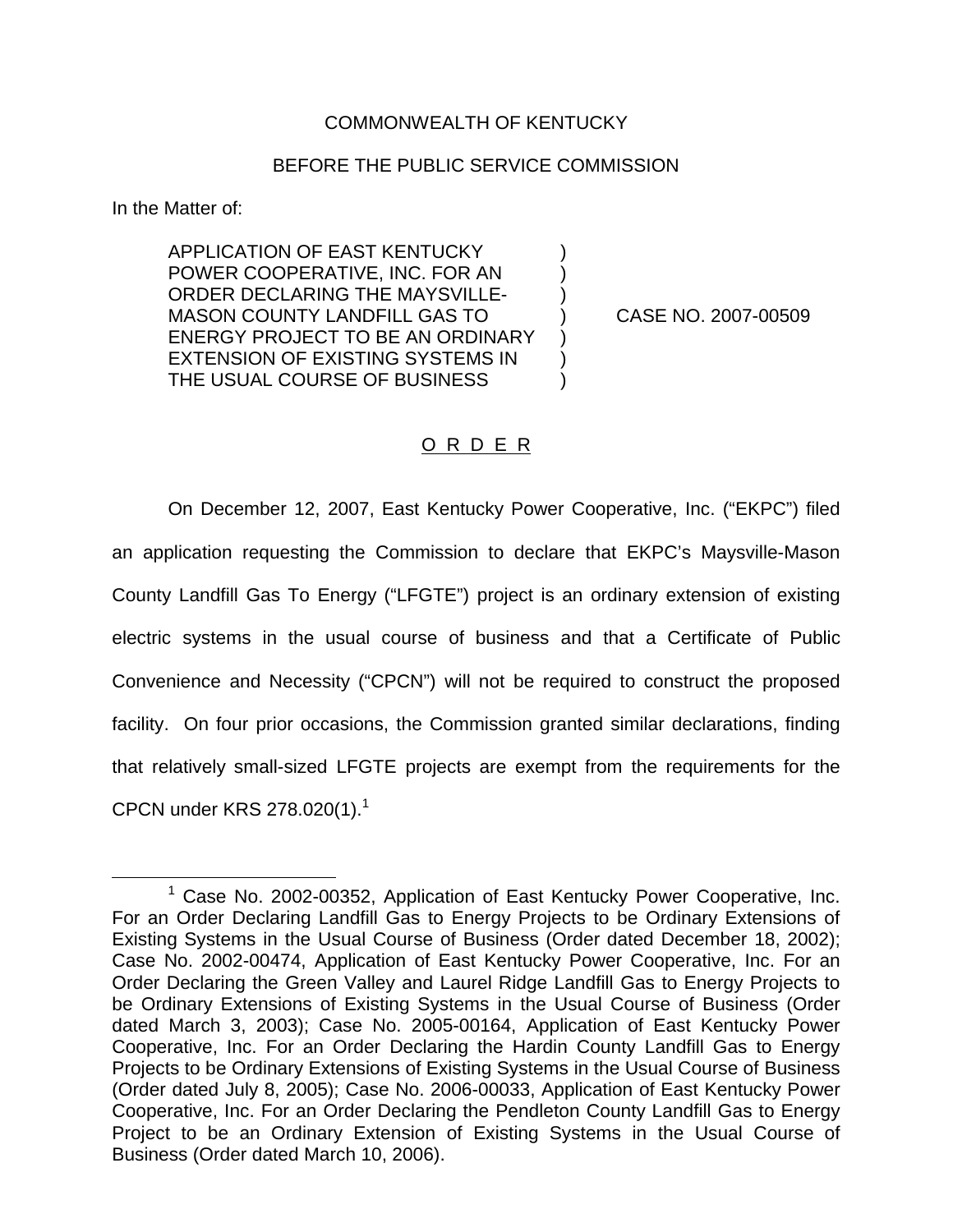EKPC plans to construct a 1.6 MW LFGTE facility to be located near Maysville, Kentucky in Mason County. EKPC has submitted a proposal with an initial 20-year term to the owner of the landfill, Mason County, $<sup>2</sup>$  to purchase landfill gas at a price that is</sup> currently less than EKPC's cost of coal. EKPC states that the project will provide small, but reliable and economic, quantities of electric energy, that are generated by renewable resources. The energy will be sold to EKPC's member systems for service to their member consumers.

On January 19, 2008, Commission Staff served a data request on EKPC for additional information about projected costs and availability factors. EKPC filed its responses on February 6, 2008. On February 29, 2008, Commission Staff served a supplemental data request on EKPC concerning financing for the project. EKPC filed its responses on March 10, 2008.

KRS 278.020 requires a utility to obtain a CPCN prior to constructing any new facility that is intended to furnish regulated utility services to the public. However, this statute also provides an exemption from the certificate requirement if the new facility is an ordinary extension of existing systems in the usual course of business. Commission regulation 807 KAR 5:001, Section 9(3), defines that exemption as follows:

> Extensions in the ordinary course of business. No certificate of public convenience and necessity will be required for extensions that do not create wasteful duplication of plant, equipment, property or facilities, or conflict with the existing certificates or service of other utilities operating in the same area and under the jurisdiction of the commission that are in the general area in which the utility renders service or contiguous thereto, and that do not involve sufficient capital outlay to materially affect the existing financial condition of

 $2$  The landfill is also owned by the city of Maysville and is managed by Mason County.